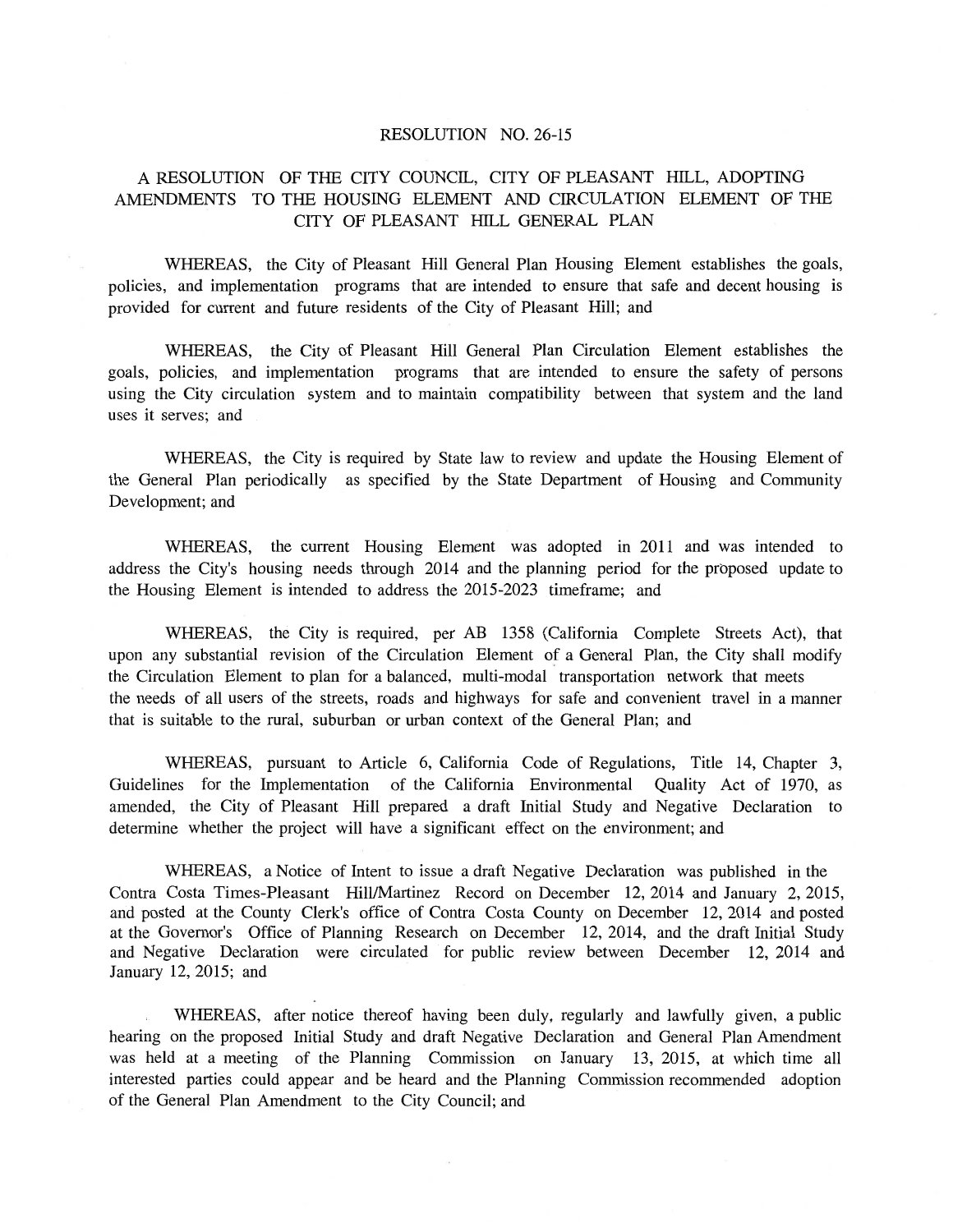WHEREAS, after notice thereof having been duly, regularly and lawfully given, a public hearing on the proposed Initial Study and Draft Negative Declaration and General Plan Amendment was held at a meeting of the City Council on April 6, 2015, at which time all interested parties could appear and be heard by the City Council.

NOW, THEREFORE, BE IT RESOLVED, that the City Council certifies and approves the Initial Study and Negative Declaration for this project based on the following findings:

- 1. The City Council finds on the basis of the whole record before it (including the Initial Study and any comments received) that there is no substantial evidence that the project will have a significant effect on the environment and that the Initial Study/Negative Declaration reflects the independent judgment and analysis of the City Council;
- 2. The Initial Study/Negative Declaration is complete and in compliance with the California Environmental Quality Act ("CEQA"), the State CEQA Guidelines, and the City's local CEQA Guidelines, and adequately addresses the expected environmental impacts of the proposed project;
- 3. The Initial Study/Negative Declaration, and all related records of proceedings upon which the decision is based, shall be maintained and kept on file by the Zoning Administrator in the City of Pleasant Hill Public Works and Community Development Department in the City of Pleasant Hill City Hall, 100 Gregory Lane, Pleasant Hill, California;
- 4. Pursuant to Title XIV, California Code of Regulations ("CCR"), the Planning Commission has determined that, after considering the record as a whole, the proposed project will not have the potential for any adverse effects on wildlife resources or the habitat upon which the wildlife depends as defined in Fish and Game Code § 711.2.

BE IT FURTHER RESOLVED that the City Council of the City of Pleasant Hill, approves the General Plan Amendment based on findings that the update is consistent with the following General Plan Goals and related Policies and Programs:

## **General Plan Conformance**

#### *Housing Element*

- 1. Community Development Goal I Preserve and enhance residential neighborhoods;
- 2. Housing Goal 1 Maintain a housing supply sufficient to meet the housing needs of all Pleasant Hill residents;
- 3. Housing Goal 2 Promote diversity in tenure, type, size, location and price to permit a choice otbousing for persons of all economic levels;
- 4. Housing Goal 3 Increase housing opportunities for people of limited incomes;
- 5. Housing Goal 4 Improve housing conditions for people with special needs;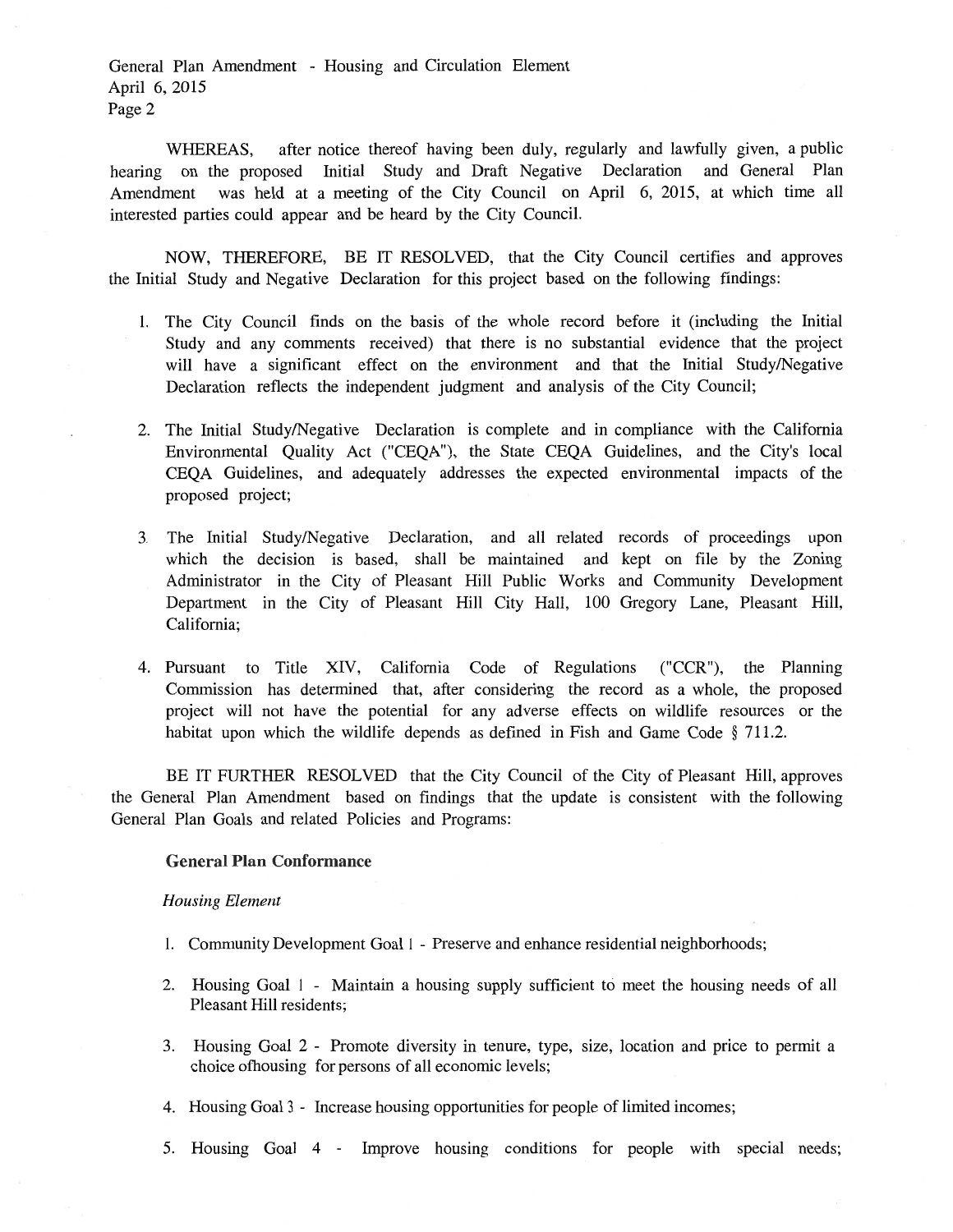- 6. Housing Goal 5 Protect and rehabilitate the existing housing stock;
- 7. Housing Goal 6 Preserve the City's affordable housing stock whenever and wherever feasible.
- 8. Housing Goal 7 Ensure equal housing opportunities for all;
- 9. Housing Goal 8 Require energy conserving practices in the maintenance of existing dwellings and in new residential development, additions and remodeling.
- 10. Housing Goal 9 Facilitate public participation in the formulation and review of the City's housing and development policies.

### *Circulation Element*

- 1. Community Development Goal 23 Conserve natural resources.
- 2. Circulation Goal 1 E stablish and maintain a safe and efficient circulation system that emphasizes the use of existing arterial and collector roadways, paths, and bike lanes.
- 3. Circulation Goal 2 Decrease traffic delays associated with specific streets and uses.
- 4. Circulation Goal 3 Reduce speeding, especially in neighborhoods.
- 5. Circulation Goal 4 Reduce congestion and vehicle trips through non-automobile transportation.
- 6. Circulation Goal 5 Ensure that streets are safe and pedestrian-friendly.
- 7. Circulation Goal 6 Prioritize access and mobility for persons with disabilities.
- 8. Growth Management Goal 2 Ensure an efficient regional and local transportation system that will meet the needs of the overall growth within the City and the region.
- 9. Growth Management Goal 3 Create a balanced, efficient, and safe transportation system that accommodates all modes of transportation for residents of all ages and abilities.

*[Signatures on Following Page]*